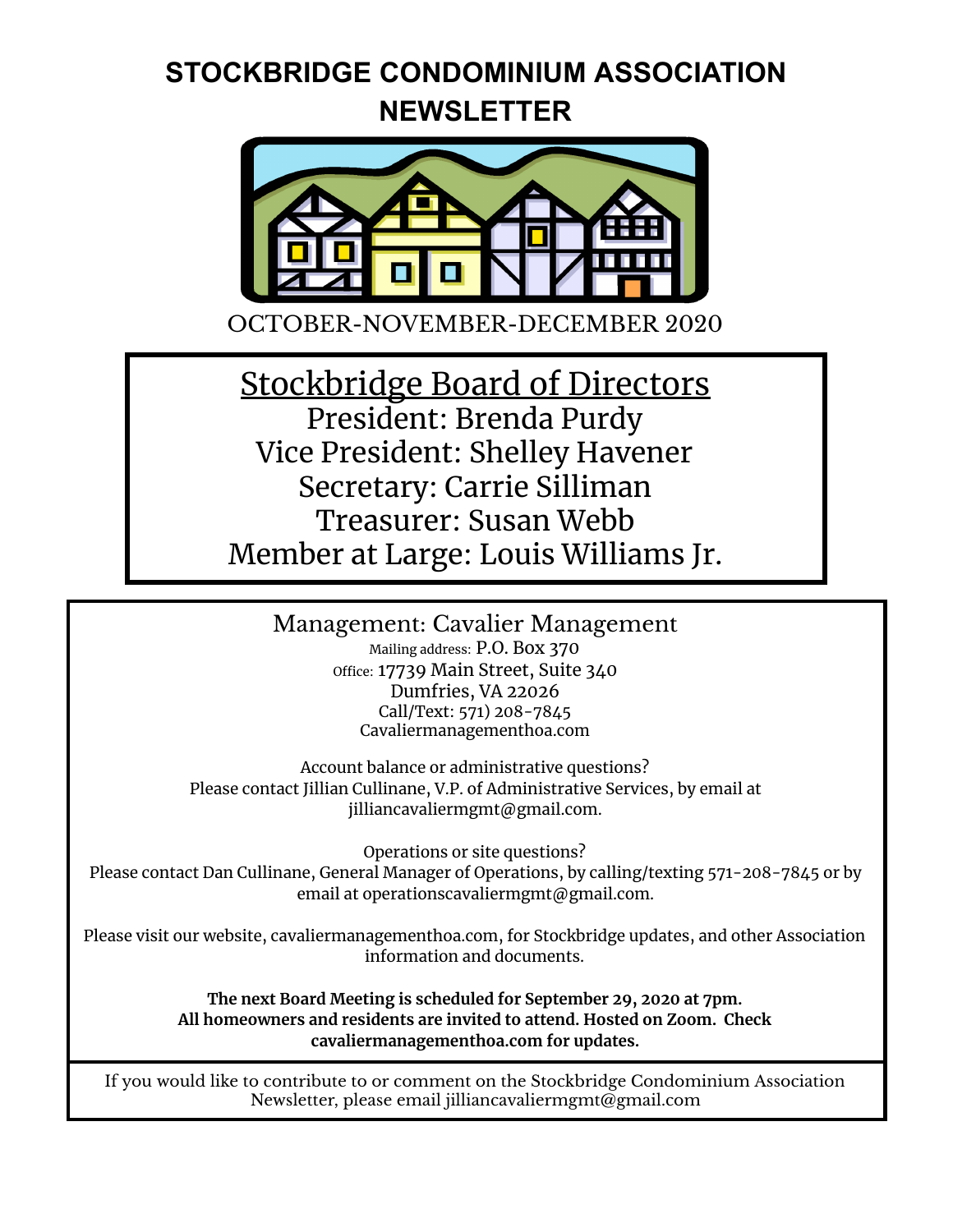#### **SELLING?? RENTING??**

*If you are selling your unit be sure to check with management regarding the rental cap status. Your realtor needs to know if the buyer may be purchasing the unit as owner occupied. This also applies if you are considering renting your unit. If you rent your unit it is your responsibility to notify management if you change tenants. It is required in the bylaws for management to have a copy of your current lease.*

# **BOARD NEWS**

## **Welcome new residents!!**

**TRASH GOES OUT AFTER 7:00 ON SUNDAY AND WEDNESDAY EVENINGS ONLY**

The community is having an issue with bulk trash (tires, TV's, appliances, etc.) being put to the curb, items the normal trash collection will not take. These items require a call to Webb Brothers Trash to schedule a special pickup. Keep them in your home or backyard until scheduled pickup. DO NOT JUST DUMP THEM IN THE COMMUNITY. If you do and are identified by your neighbors as to doing so, you will be fined and charged for the cost of removal. FYI: Many residents have ring doorbells and you could be caught on camera.

**BACKYARDS:** It is the owner's or their tenant's responsibility to maintain the backyards. Grass must be mowed, tall weeds and growth must be removed, and trash (such as old fire wood, broken furniture, appliances, etc.) is not allowed to be stored in the rear yards.

**BOARD MEETING**: The board and management are back to holding monthly meetings on the last Tuesday of the month. We hope to get back to meeting in person soon.

**REMINDER**: Before you make any alteration to, or change the color of paint or stain to the exterior of your unit (such as doors, shutters, decks or fences) you need to have it approved by submitting an architectural request. This form is available on cavaliermanagementhoa.com.

**PETS**: Please abide by county laws and pickup when your dog poops on common areas. Also, please do not allow dog poop to remain for days in your backyards. This gets smelly and is not neighborly to your neighbors. It also attracts flies and rodents.

**FAUCETS**: As cold weather approaches, please be sure to turn off your outdoor faucets. Freezing pipes can cause damage to your unit and others. You will be liable for the damage.

**FIREPLACES:** If you use your fireplace, be sure to have it cleaned before use each year. Also, it is a good idea to check your smoke detectors often to make sure they are working properly.

#### STAY SAFE AND HEALTHY!

-The Stockbridge Condominium Board of Directors